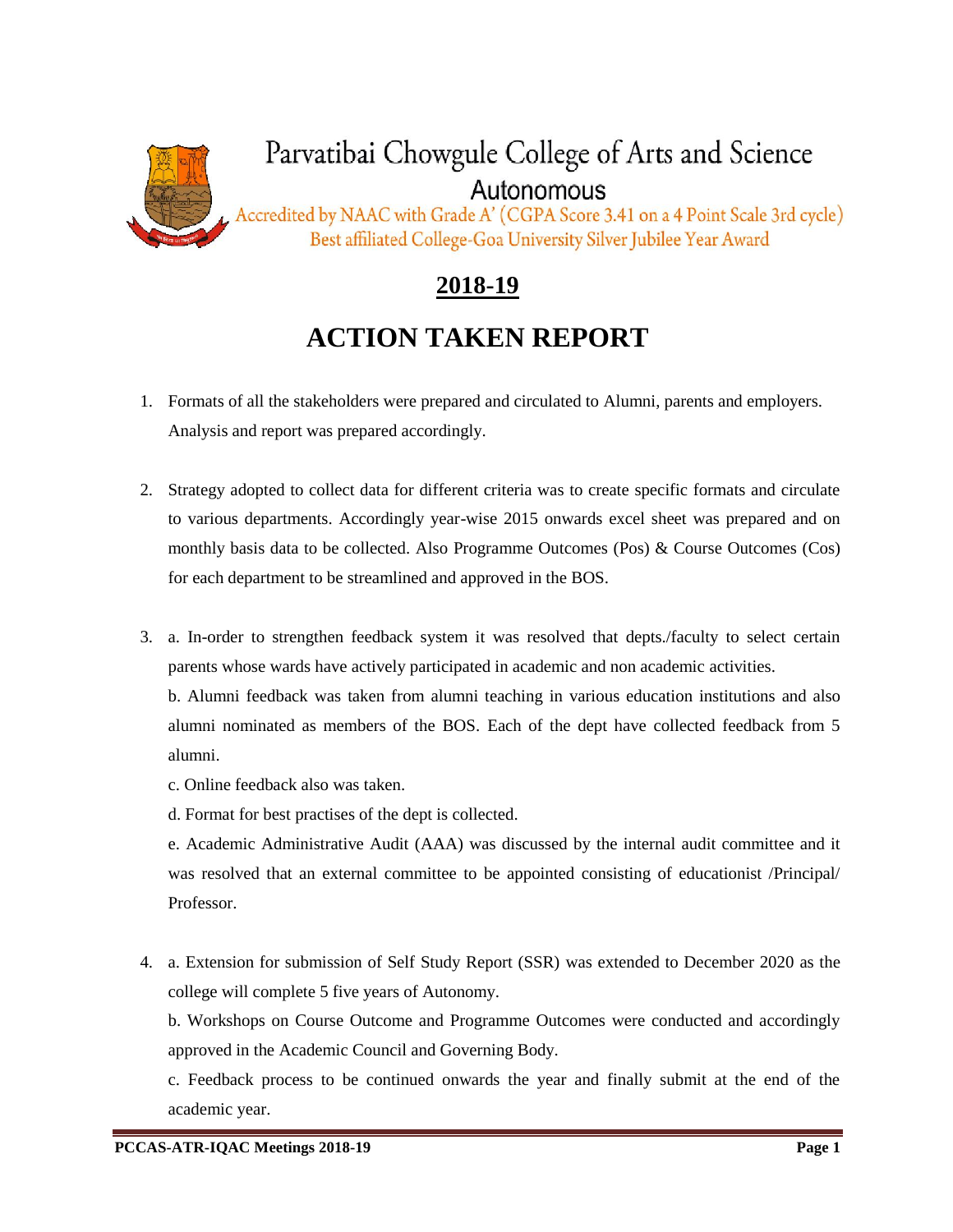- 5. It was deliberated and discussed to collect feedbacks on continual basis.
- 6. a. As a part of academic and research enhancement international collaboration with La Reunion University, France was signed under this MOU faculty and research students had exchange one faculty and one research scholar from the college visited University of La reunion, France. Two faculty from La Reunion, France visited our college.

b. NAAC Core committee for data collection was expanded by adding more members to facilitate data collection.

- 7. a. Minutes of the meeting are uploaded on the college website under NAAC & IQAC icon. b. All minutes of BOS and Cos and Pos uploaded on the website under academics. c.Write up on MIS written.
	- d. All discrepancies in AQAR were identified and rectified accordingly by the Criteria heads.
- 8. a. Email id: *igac@chowgules.ac.in* was created for smooth functioning of the correspondence related to IQAC matters.
	- b. Plan for executing was prepared and submitted by each criteria coordinators.
	- c. Questionnaire for parents was prepared and circulated.
	- d. Examination reforms documented year wise and accordingly hand book was prepared.
	- e. Environmental audit done by Shubhankar Environmental Solutions.
	- f. Through DBT and NSS various environmental consciousness events were organized.
	- g. Students Satisfaction Survey has been conducted.

h. Prerna Diwas was organized for the students of undergraduate programmes displayed and presented their research outcomes. There were basically four categories: Faculty of languages and Literature, Social Sciences, Life Sciences and Physical & Earth Sciences.

i. to improve the MHRD IIC star rating various activities were conducted and these activities have been put on various social media platforms.

j. proposal of the putting up ramps for disabled is proposed to management.

h. Students activity Zone created.

9. a. Dr. Surendra Thakur Desai and Dr. Pitre from Gogate Joglekar College requested to do a presentation to understand the scoring pattern as per the new format of the NAAC as this college had under gone NAAC Accreditation recently. Ex-Principal V.R. Shirgurkar, a member of NAAC peer team, was also consulted for the same.